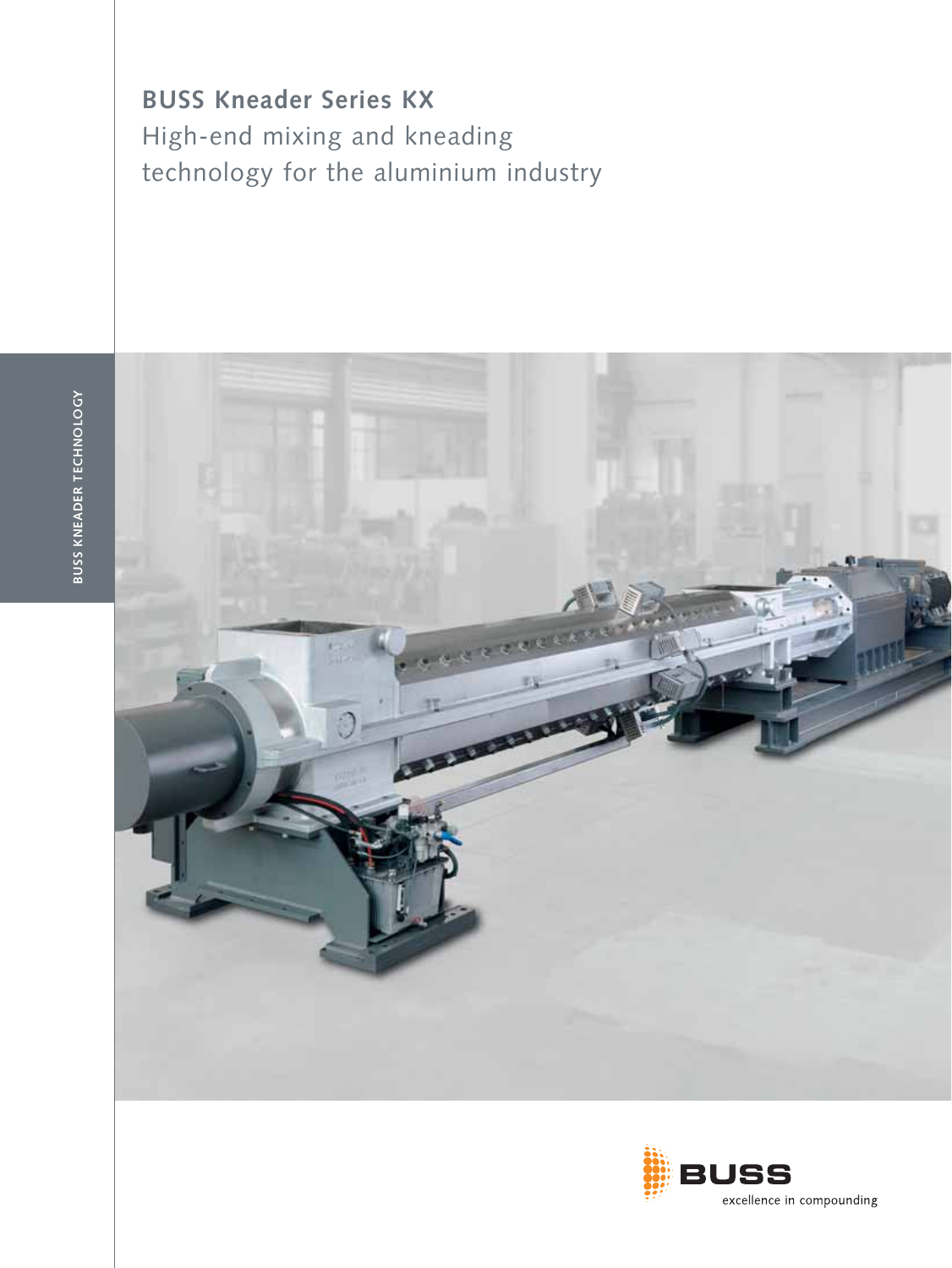

**Process section KX 650 DT KX Kneading element**

# **New KX Kneader generation revolutionizes mixing and kneading of high-grade anode pastes**

For nearly 60 years, the BUSS Kneader has been the benchmark for reliable and cost-effective mixing of anode pastes. Now Buss AG is proud to present a new Kneader generation, the KX series, designed for even more intensive mixing and microdispersion at considerably higher output rates.

It was in 1951 when Buss AG introduced the BUSS Kneader for the continuous production of carbon pastes. Based on its unique working principle, providing uniform shear rates for optimal dispersive and distributive mixing, the BUSS Kneader has become the standard for compounding green anode pastes.

While Buss AG had adapted screw speeds, torque and power to nearly double throughput rates over the years, the 3-flighted BUSS Kneader geometry basically remained unchanged. In the late nineties, it became obvious that the traditional screw geometry would inevitably reach its limits in view of the market requirements for greater capacities.

First, the development of a novel 4-flighted BUSS Kneader generation providing more intensive mixing, higher specific throughput and lower investment cost per machine diameter was driven by the plastics compounding industry.

#### **New BUSS Kneader Series KX for anode pastes**

Nearly ten years after the successful introduction of 4-flighted screw technology – thereby doubling output rates and setting new benchmarks in terms of mixing efficiency – Buss AG undertook to adapt and enhance the proven solver-based math modelling tools for anode paste mixing.

The resulting 4-flighted KX geometry has the following main advantages over traditional 3-flighted technology:

- $\rightarrow$  Up to 50% more throughput for the same machine size
- $\Rightarrow$  More intense mixing thanks to 33% additional shear surface
- $\rightarrow$  Improved microdispersion due to 45% higher flow separation rate
- $\Rightarrow$  Bigger volumetric capacity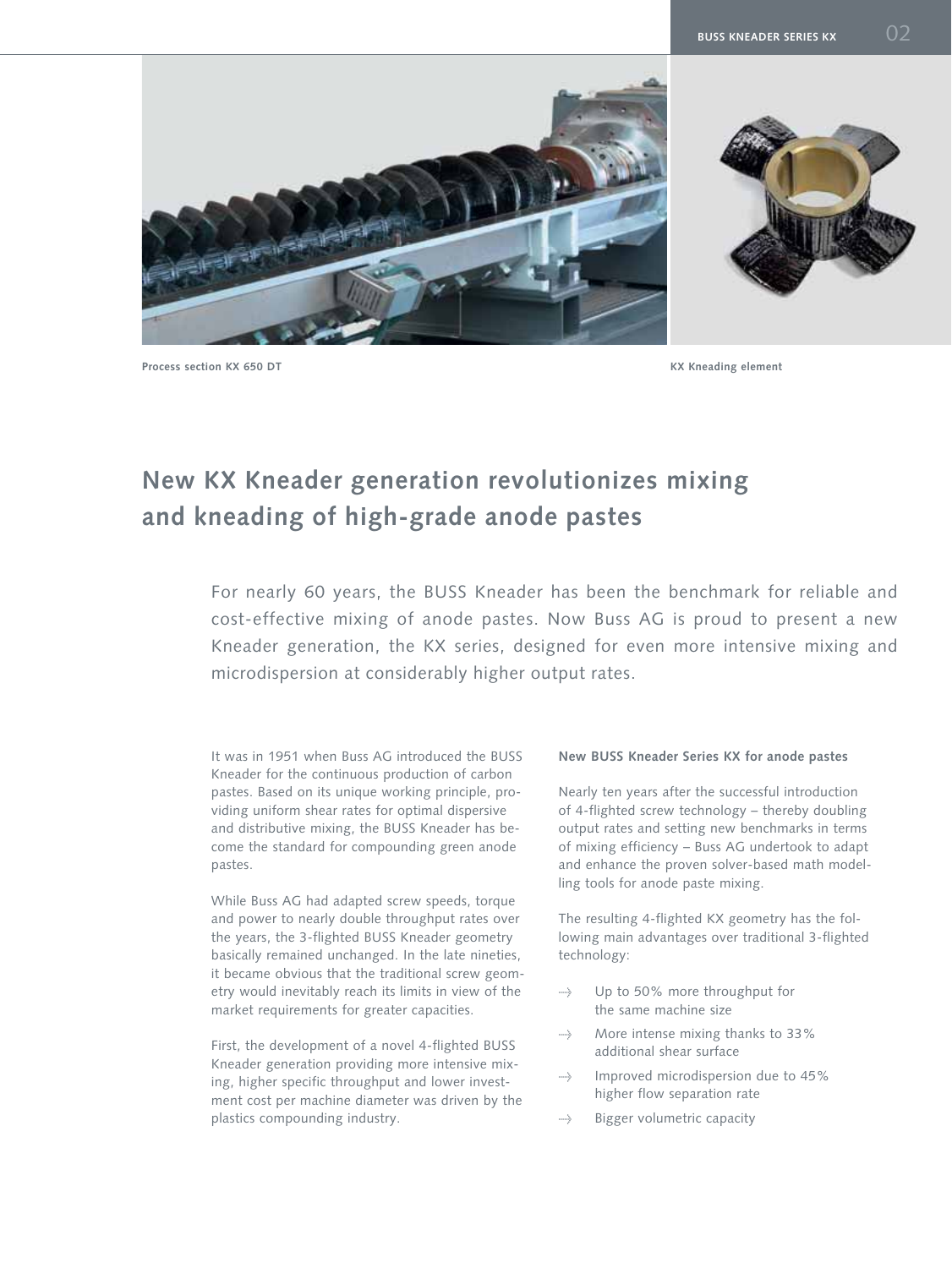

**Dynamic throttling principle Process zone cross section: 4-flight vs. 3-flight technology**

# **Process aspects**

The KX process zone is divided into four sections, each with a specific purpose and screw geometry:

#### **Intake section**

The intake section takes up the incoming coke and transports it into the process zone by feeding elements with continuous flights.

#### **Transition section**

In the transition section, liquid pitch is directly injected into the feedstock via drilled kneading bolts. At the end of this section, the screw profile changes from transport to mixing and kneading.

#### **Kneading section**

In the kneading and mixing section, the focus is on optimum mixing. Innumerable flow separations and reorientations with uniform shear rates ensure maximum homogeneity.

#### **Dynamic throttling**

Dynamic throttling is an innovative feature that replaces the flap-die used previously. Screw flights with reduced feeding effect slow down the mass flow to increase the filling degree in the kneading section, resulting in optimized mixing.

# **Key features and benefits of the KX series**

- $\Rightarrow$  Improved anode quality thanks to 4-flight mixing technology and dynamic throttling
- $\rightarrow$  Higher specific output per machine size
- $\Rightarrow$  Less maintenance cost due to shorter process zone and dynamic throttling
- $\Rightarrow$  Less investment, installation and maintenance cost through electrical heating and omission of hydraulic closing system
- $\Rightarrow$  Improved safety and user-friendliness through electrical heating
- $\rightarrow$  Optimal mixing and pitch dispersion through injection of liquid pitch, preventing accretion and lumping at the same time
- $\rightarrow$  No volatile emissions due to liquid pitch injection
- $\rightarrow$  Improved accessibility through omission of external screw shaft bearing
- $\Rightarrow$  Shorter downtimes and improved serviceability
- $\Rightarrow$  Reduced space requirement due to shorter and more compact machine design
- $\Rightarrow$  Improved price/performance ratio in terms of investment, operating and maintenance costs

| Technical data   |                                 |                   |                      |                             |                            |              |                                   |              |
|------------------|---------------------------------|-------------------|----------------------|-----------------------------|----------------------------|--------------|-----------------------------------|--------------|
|                  | <b>Barrel</b><br>diameter<br>mm | Process<br>length | Speed<br>max.<br>rpm | <b>Drive</b><br>power<br>kW | Output<br>rates*<br>tons/h | Length<br>mm | Overall dimensions<br>Width<br>mm | Height<br>mm |
| <b>KX 540 DT</b> | 540                             | 9.5               | 70                   | 400                         | $20 - 38$                  | 13700        | 1900                              | 1800         |
| KX 650 DT        | 650                             | 9.5               | 70                   | 600                         | $35 - 60$                  | 15800        | 1900                              | 1800         |
| <b>KX750DT</b>   | 750                             | 9.5               | 70                   | 900                         | $54 - 90$                  | 16700        | 2000                              | 1900         |

\* continuous operation on a 24 / 7 basis